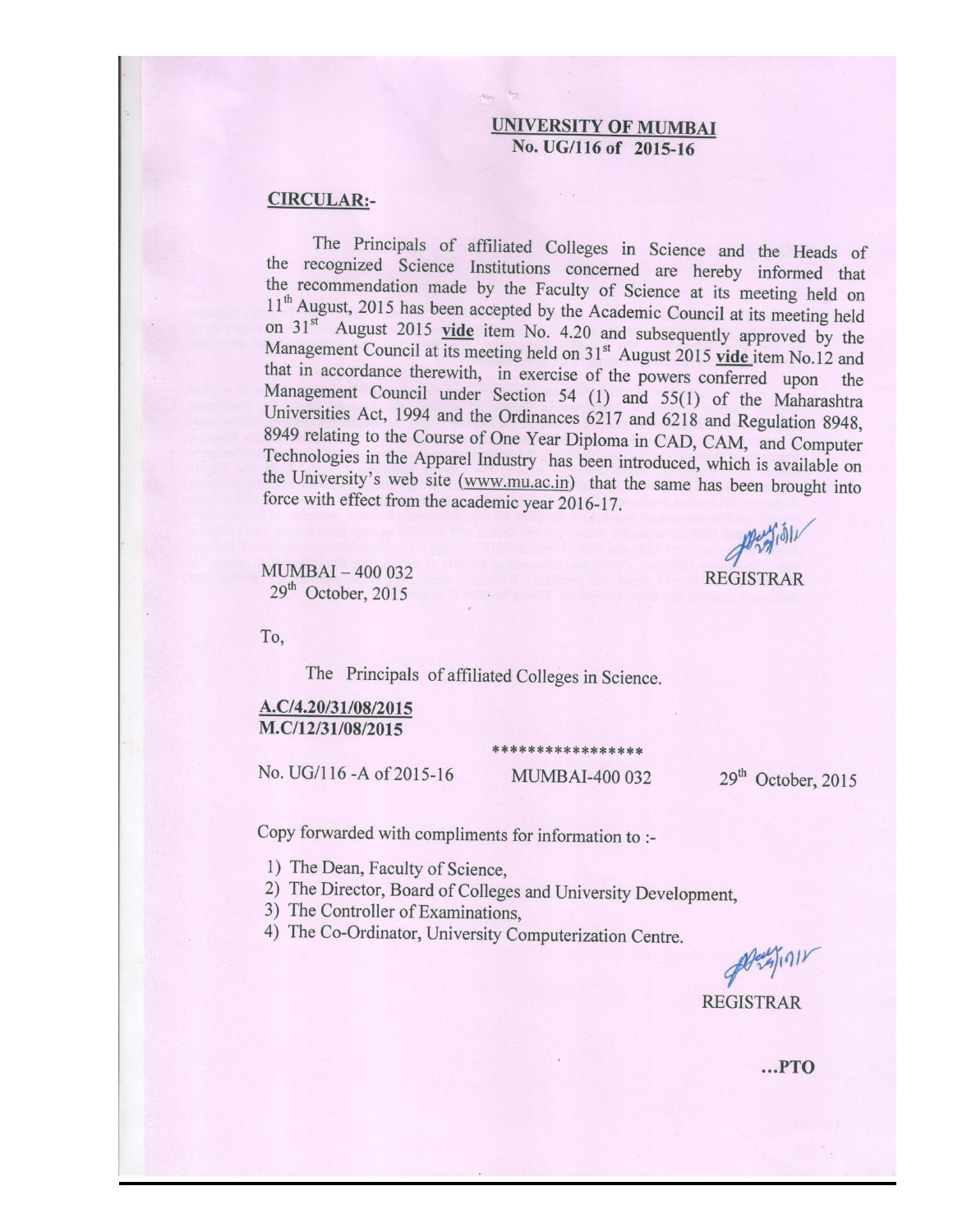# AC 31/08/201 **Item No. 4.20**

# **University of Mumbai**

# **1 Year DIPLOMA in CAD, CAM and Computer Technologies in the Apparel Industry**

# **O.6217 :-Name of the Course: CAD, CAM and Computer Technologies in the Apparel Industry**

- **1. Vision:** To develop professionals with expertise in CAD and CAM in the Apparel Industry to cater to the ever increasing need of the fashion and apparel industry.
- **2. Mission:** To equip students with theoretical knowledge and impart practical training as envisaged in the vision. Thus enabling the students to acquire additional applied skills while pursuing the fulltime programme / occupation.

#### **3. Objectives of the course:**

- i. To introduce a career oriented and skill enhancing course on CAD, CAM and Computer Technologies in the Apparel Industry
- ii. To impart knowledge regarding importance of CAD, CAM and Computer Technologies in the Apparel Industry
- iii. To enable the students develop entrepreneurial abilities in the field of fashion and apparel.
- iv. To gain knowledge about use computer in textile apparel designing.
- v. To observe and understand the designing of textile apparel through computers.
- **4. 0.6218:** Eligibility:  $XII^{th}$  from any field
- **5. Intake capacity**: Minimum 20 candidates per batch. Maximum 60 students (2 batches) (Theory common for all). It will be compulsory for all TYBSc & MSc students of TFT.
- **6. R.8948:- Duration:** 8 months (August to March/April) +4 months internship (or Industry Project)

Once a week practical with instruction session of three hours, once a week practice session (without instructor) and once a week theory session.

- **7. Credits:** 9 credits
- **8. R.8948:- Fees:** Rs 7,000/- (ten thousand per student)
- **9. Honorarium:** 500 Rs per Clock Hour: theory/ Practical
- **10. Centre Incharge:** Rs 10,000/- per Month (Additional Charge)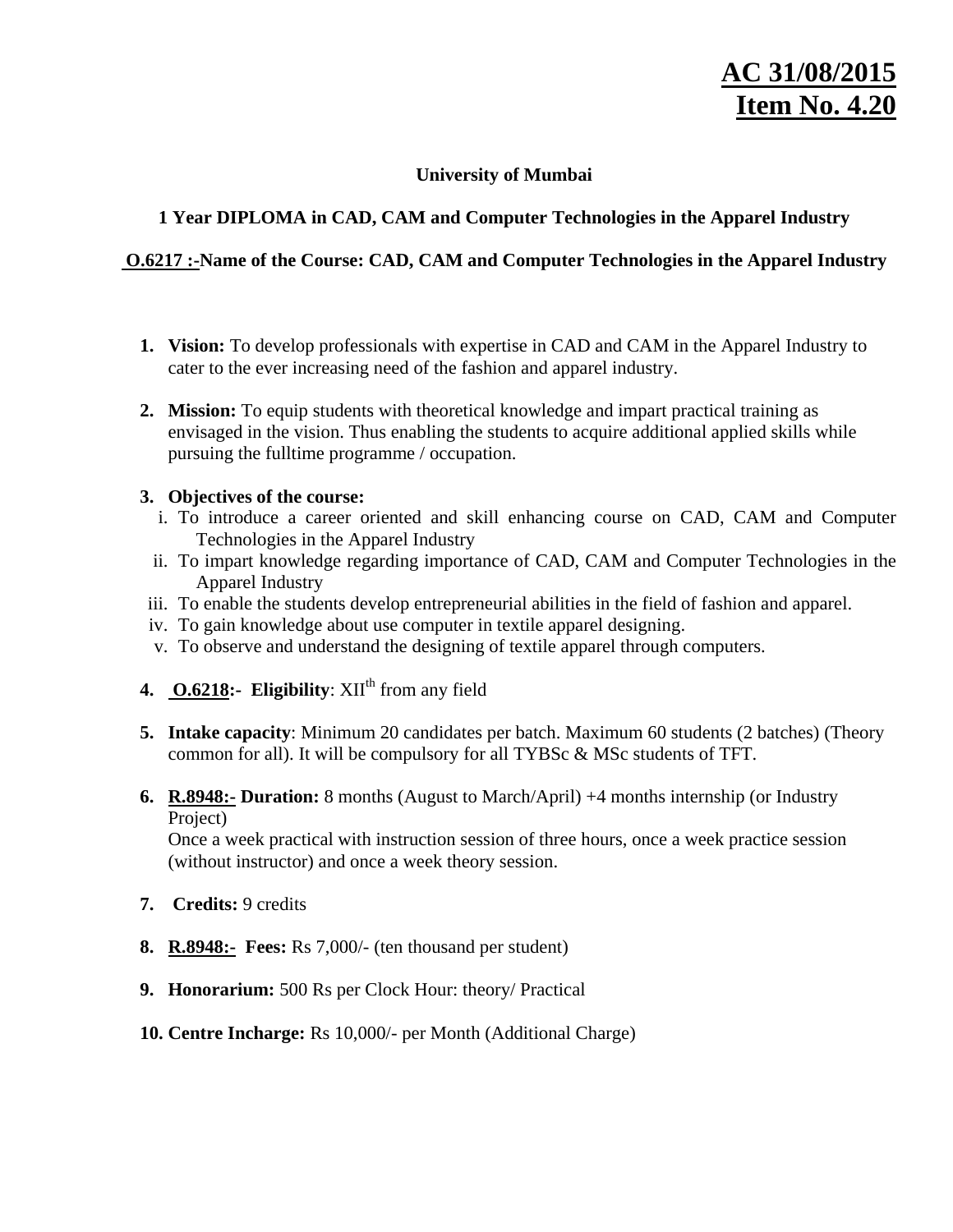# **SEMESTER I**

| <b>COURSE</b><br><b>CODE</b> | <b>TITLE OF THE COURSE</b>      | <b>MARKS</b> | <b>WORKLO</b><br>AD |   | NO. OF<br><b>CREDITS</b> |  |
|------------------------------|---------------------------------|--------------|---------------------|---|--------------------------|--|
|                              |                                 |              |                     | р |                          |  |
|                              | CAD CAM and Computer            | 100          |                     |   |                          |  |
|                              | Technologies in Textile &       |              | 3                   |   |                          |  |
|                              | Apparel Sectors (Theory)- I     |              |                     |   |                          |  |
|                              | CAD CAM in Textile &            | 100          |                     |   |                          |  |
|                              | Apparel Sectors (Practical) - I |              |                     |   |                          |  |
|                              | Computer Technologies in        | 100          |                     |   |                          |  |
|                              | Textile & Apparel Sector        |              |                     | 3 |                          |  |
|                              | (Practical) - I                 |              |                     |   |                          |  |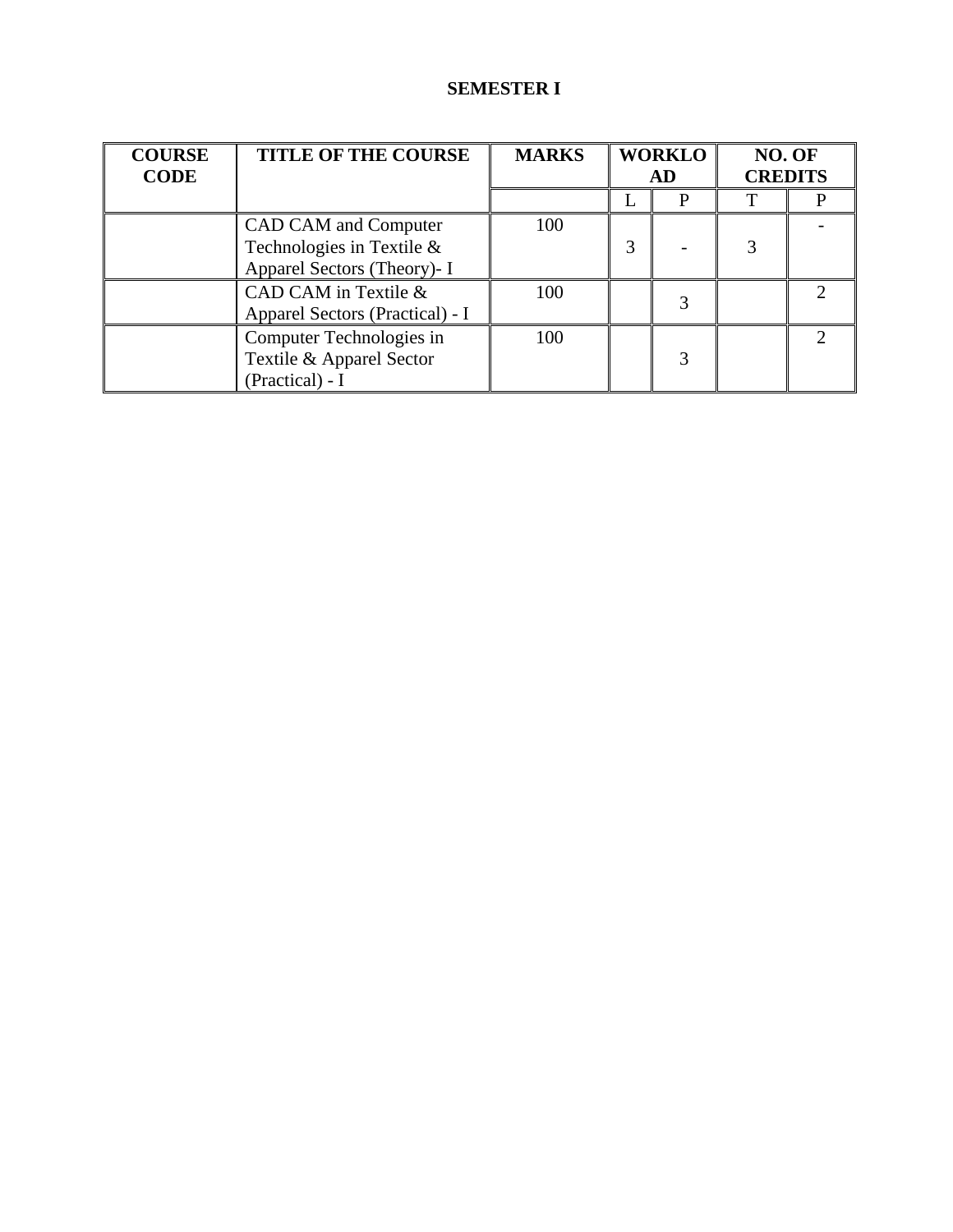| Course | <b>Title of the Course</b>                                                     | Lectures/ | <b>Marks</b> | <b>Credits for</b> |
|--------|--------------------------------------------------------------------------------|-----------|--------------|--------------------|
| Code   |                                                                                | week      | allotted     | the Course         |
|        | CAD CAM and Computer Technologies in<br>Textile & Apparel Sectors (Theory) - I |           | 100          |                    |

- 1. To introduce CAD CAM used in Textile Printing, Weaving & Embroidery
- 2. To introduce CAD CAM used in Apparel Industry
- 3. To introduce Computer Technologies used in Retail and other sectors of Apparel Industry

# **Course Content**

| Unit         | <b>Course Content</b>                                                     | <b>Lectures</b> |
|--------------|---------------------------------------------------------------------------|-----------------|
| I            | Application of computers in Textile Industry                              | 15              |
|              | • Use of computer from design concept to consumer                         |                 |
|              | • CAD in textile design-Weaving & knitting,                               |                 |
|              | • Computerized machines in textile industries for fabric structures-      |                 |
|              | design and production.                                                    |                 |
|              | • Application of computerized machines                                    |                 |
|              | • Terminologies used -CAD, CAM, PDM, ERP, CIM                             |                 |
|              | • Recent developments in CAD CAM for Weaving $&$ Knitting                 |                 |
|              | <b>Textile Sector</b>                                                     |                 |
|              | • Sourcing of various software's used in these Textile Sectors            |                 |
|              | Future Trend Forecast of CAD in these Textile Sectors                     |                 |
| $\mathbf{I}$ | Computers in apparel designing and production                             | 15              |
|              | • Garment designing -2D Forms                                             |                 |
|              | _ Computer pattern making and grading- basic upper and lower              |                 |
|              | block pattern making with various fashion adaptations                     |                 |
|              | Spreading and cutting procedures                                          |                 |
|              | _ Computer technology used in garment assembly                            |                 |
|              | Programmable sewing machines.                                             |                 |
|              | Computers integrated manufacturing Information Technology                 |                 |
|              | applications and Quick Response                                           |                 |
|              | • Recent developments in CAD CAM for 2 D forms in Apparel                 |                 |
|              | Sector                                                                    |                 |
|              | Sourcing of various software's used in these Apparel Sectors<br>$\bullet$ |                 |
|              | • Future Trend Forecast of CAD in the Apparel Industry                    |                 |
| III          | Computer Technologies _ Sourcing, Manufacturers, Distribution,            | 15              |
|              | Retailers, Consumers.                                                     |                 |
|              | Computers and Quality control                                             |                 |
|              | Recent developments in Computer Technology for Retail                     |                 |
|              | Sector                                                                    |                 |
|              | Sourcing of various software's used in Retail Sector                      |                 |
|              | Future Trend Forecast of Computer software's for Retail                   |                 |
|              | Sector                                                                    |                 |

**Students to make presentations on selected topics which will be marked**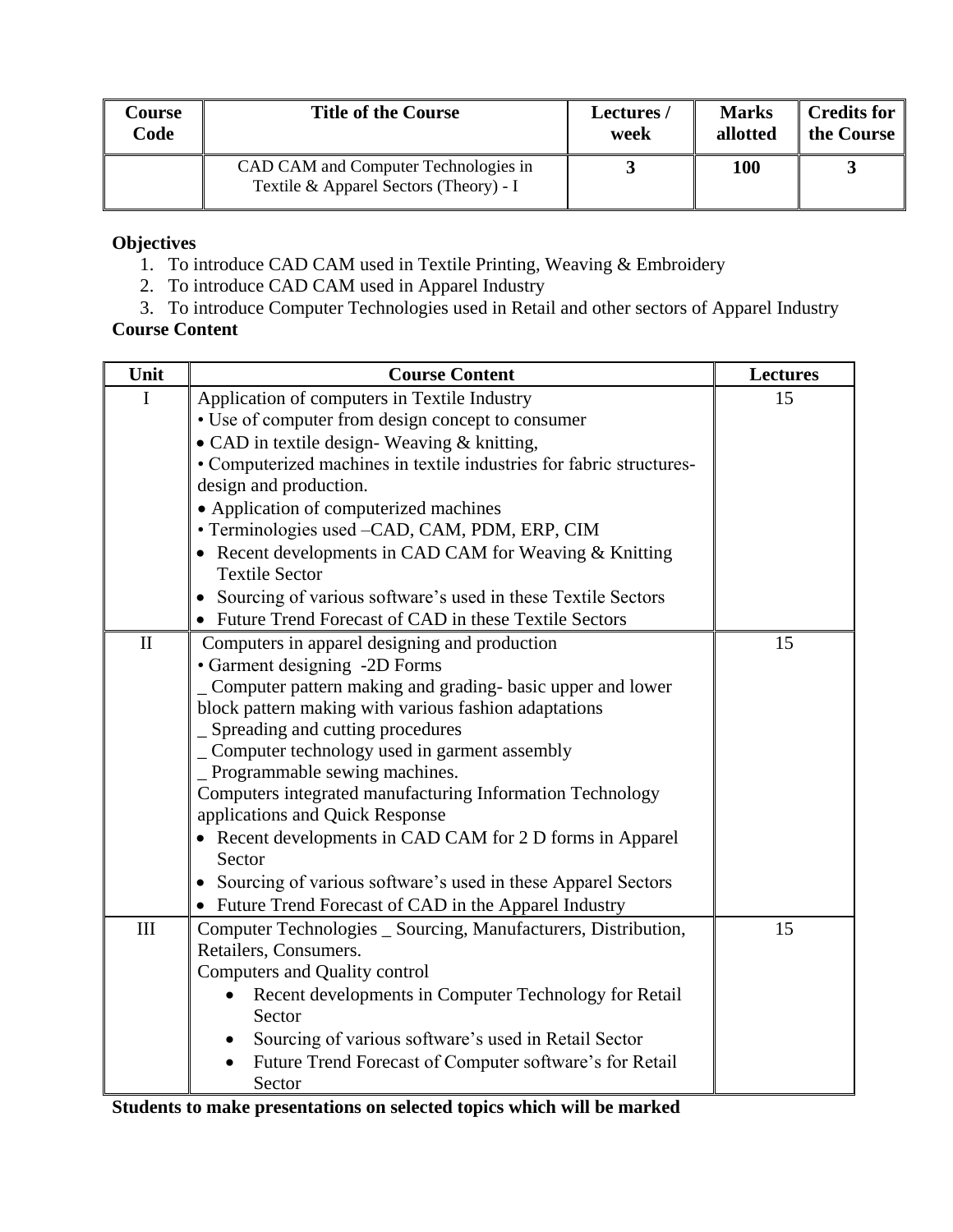### **Reference:**

Alison Beazley Terry bond, Computer aided pattern design and product development, Black Wele, Amazon, 2003.

Harold Carr & Barbara Latham, The technology of clothing manufacture, Black Well, Berlin, 2004. Hilary Campbell, Designing patterns a Fresh approach to pattern cutting, Stanley Thorues (Publishers) Ltd, United Kingdom, 2003.

Gerry Cooklin, Pattern grading for men's clothes – The technology of design, best set Typesetter Ltd, Great Britain, 2000.

Gokarneshan N., Fabric structure & design, New age international publishers, New Delhi, 2005. Harold Carr & Barbara Latham, The technology of clothing manufacture, Black Well, Berlin, 2004. Kathleen Colussey M., Fashion design on computers, N.J. Prentice Hall Upper Saddle river, 2000. Natalie Bray, Dress Pattern Designing- The Basic Principles of cut and fit, Gopsons Paper Ltd, Noida, 2000.

RichPeace Manual

Lectra, Gerber, Photoshop, Coraldraw and other software Manuals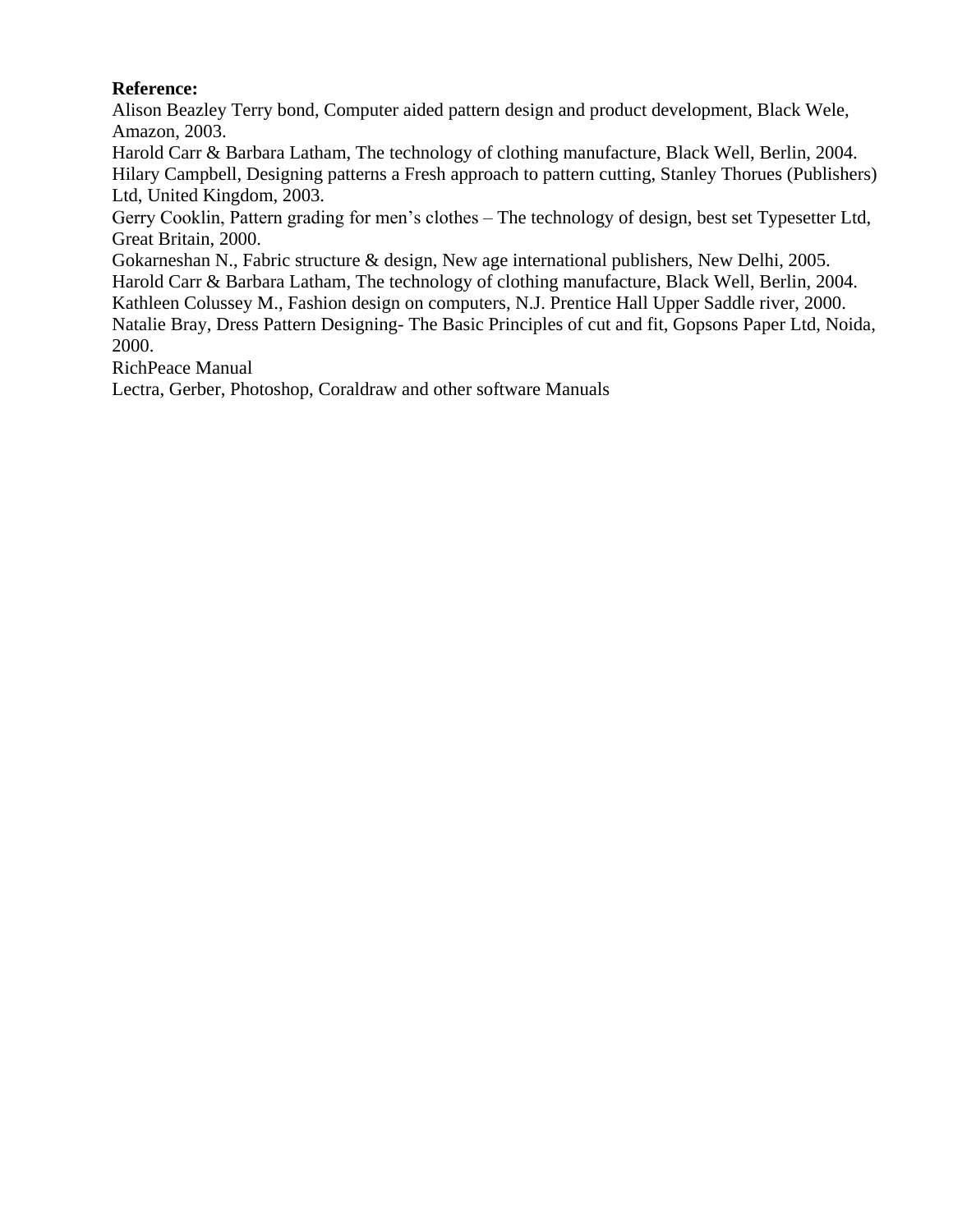| Course | <b>Title of the Course</b>                              | Lectures/ | <b>Marks</b> | <b>Credits for</b> |
|--------|---------------------------------------------------------|-----------|--------------|--------------------|
| Code   |                                                         | week      | allotted     | the Course         |
|        | CAD CAM in Textile & Apparel Sectors<br>(Practical) - I |           | 100          |                    |

- 1. To introduce CAD CAM used in Textile Printing, Weaving & Embroidery practically using software's and / visits to industries / organizations.
- 2. To introduce CAD CAM used in Apparel Industry practically through use of software's and / visits to industries / organizations

#### **Course Content**

| Unit        | <b>Course Content</b>                                                                 | <b>Lectures</b> |
|-------------|---------------------------------------------------------------------------------------|-----------------|
|             | Textile Design-Weaving & Knitting                                                     | 15              |
|             | Recent developments in CAD CAM for Weaving & Knitting<br><b>Textile Sector</b>        |                 |
|             | Sourcing of various software's used in Weaving $\&$ Knitting<br><b>Textile Sector</b> |                 |
|             | Future Trend Forecast of CAD in the Weaving & Knitting<br><b>Textile Sector</b>       |                 |
| $_{\rm II}$ | Apparel Design-Basics.                                                                | 15              |
|             | Designing & Pattern Making / Drafting                                                 |                 |
|             | • Recent developments in CAD CAM for Pattern Making,                                  |                 |
|             | Grading, & Marker Planning in the Apparel Sector                                      |                 |
|             | Sourcing of various software's used in these Apparel Sectors                          |                 |
|             | Future Trend Forecast of CAD in these Apparel Sectors                                 |                 |
| Ш           | <b>Apparel Production</b>                                                             | 15              |
|             | Grading                                                                               |                 |
|             | <b>Marker Making</b>                                                                  |                 |

#### **Students to make portfolios of all practical work done which will be marked**

Visit to computerized quality control units Visit to Textile Industries Visit to a fashion and apparel Industry Internship in design house & apparel

#### **Reference:**

Alison Beazley Terry bond, Computer aided pattern design and product development, Black Wele, Amazon, 2003.

Harold Carr & Barbara Latham, The technology of clothing manufacture, Black Well, Berlin, 2004.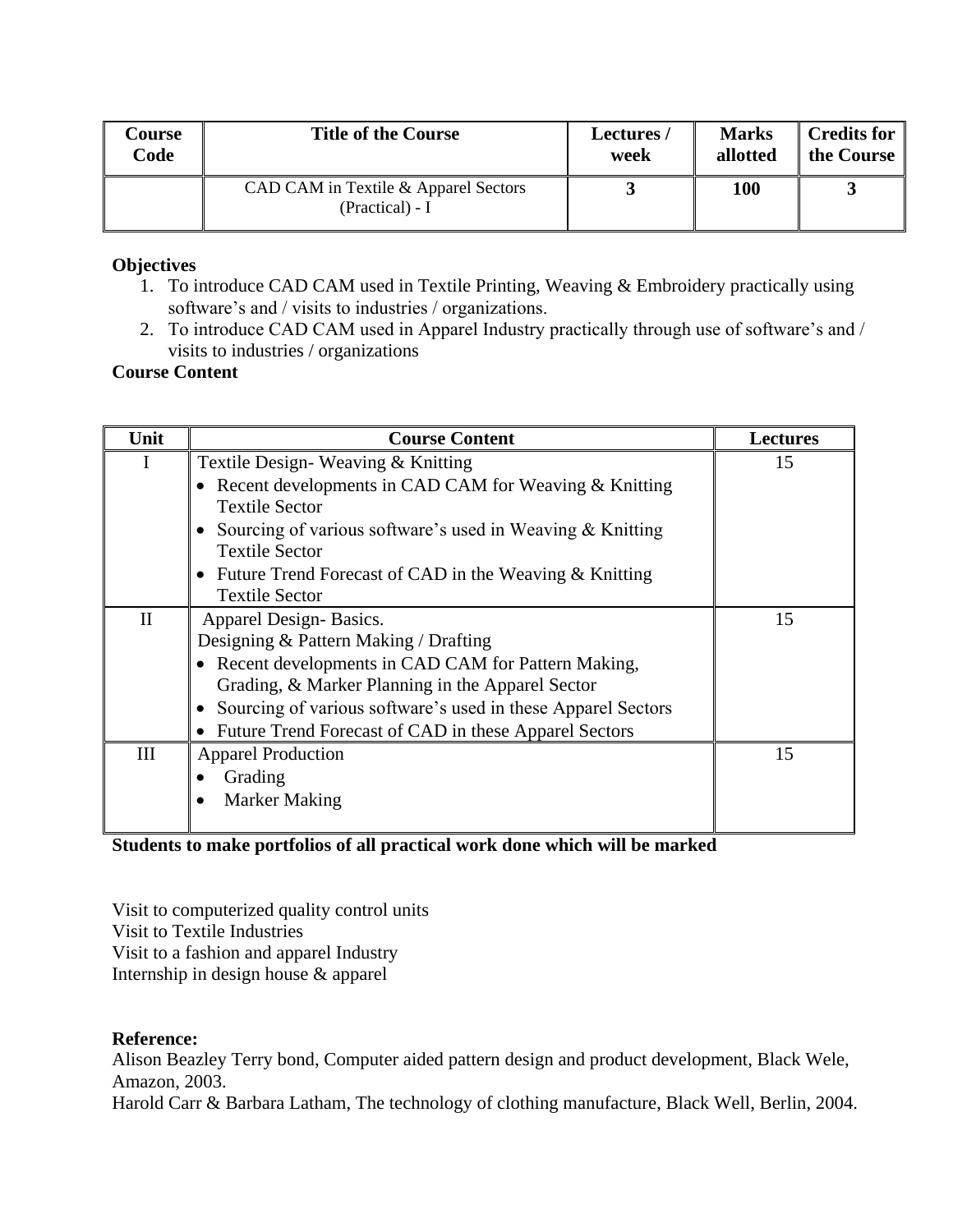Hilary Campbell, Designing patterns a Fresh approach to pattern cutting, Stanley Thorues (Publishers) Ltd, United Kingdom, 2003.

Gerry Cooklin, Pattern grading for men's clothes – The technology of design, best set Typesetter Ltd, Great Britain, 2000.

Gokarneshan N., Fabric structure & design, New age international publishers, New Delhi, 2005. Harold Carr & Barbara Latham, The technology of clothing manufacture, Black Well, Berlin, 2004. Kathleen Colussey M., Fashion design on computers, N.J. Prentice Hall Upper Saddle river, 2000. Natalie Bray, Dress Pattern Designing- The Basic Principles of cut and fit, Gopsons Paper Ltd, Noida, 2000.

RichPeace Manual

Lectra, Gerber, Photoshop, Coraldraw and other software Manuals

| <b>Course</b> | <b>Title of the Course</b>                                                      | Lectures/ | <b>Marks</b> | <b>Credits for</b> |
|---------------|---------------------------------------------------------------------------------|-----------|--------------|--------------------|
| Code          |                                                                                 | week      | allotted     | the Course         |
|               | Computer Technologies in Textile & Apparel<br>Marketing Sectors (Practical) - I |           | 100          |                    |

## **Objectives**

- 1. To introduce Computer Technologies used in Marketing of Textile, Woven & Knitted fabrics and / visits to industries / organizations.
- 2. To introduce Computer Technologies used in Retail and other sectors of Apparel Industry using software's and / visits to industries/organizations

#### **Course Content**

| Unit         | <b>Course Content</b>                                        | <b>Lectures</b> |
|--------------|--------------------------------------------------------------|-----------------|
| I            | Software's for Marketing of Textile Woven & Knitted Fabrics  | 15              |
|              | • Recent developments in CAD CAM for Weaving & Knitting      |                 |
|              | <b>Textile Sector</b>                                        |                 |
|              | Sourcing of various software's used in Weaving $\&$ Knitting |                 |
|              | <b>Textile Sector</b>                                        |                 |
|              | Future Trend Forecast of CAD in the Weaving & Knitting       |                 |
|              | <b>Textile Sector</b>                                        |                 |
| $\mathbf{I}$ | Software's for Marketing Apparel - Basics.                   | 15              |
|              | Pattern Making & Drafting                                    |                 |
|              | Grading                                                      |                 |
|              | <b>Marker Making</b>                                         |                 |
|              | Recent developments in CAD CAM for Pattern Making,           |                 |
|              | Grading, & Marker Planning in the Apparel Sector             |                 |
|              | Sourcing of various software's used in these Apparel Sectors |                 |
|              | Future Trend Forecast of CAD in these Apparel Sectors        |                 |
| III          | Software's & Computer Technologies used in Marketing in the  | 15              |
|              | <b>Retail Sector</b>                                         |                 |
|              | Recent developments in Computer Technology for Retail Sector |                 |
|              | Sourcing of various software's used in Retail Sector         |                 |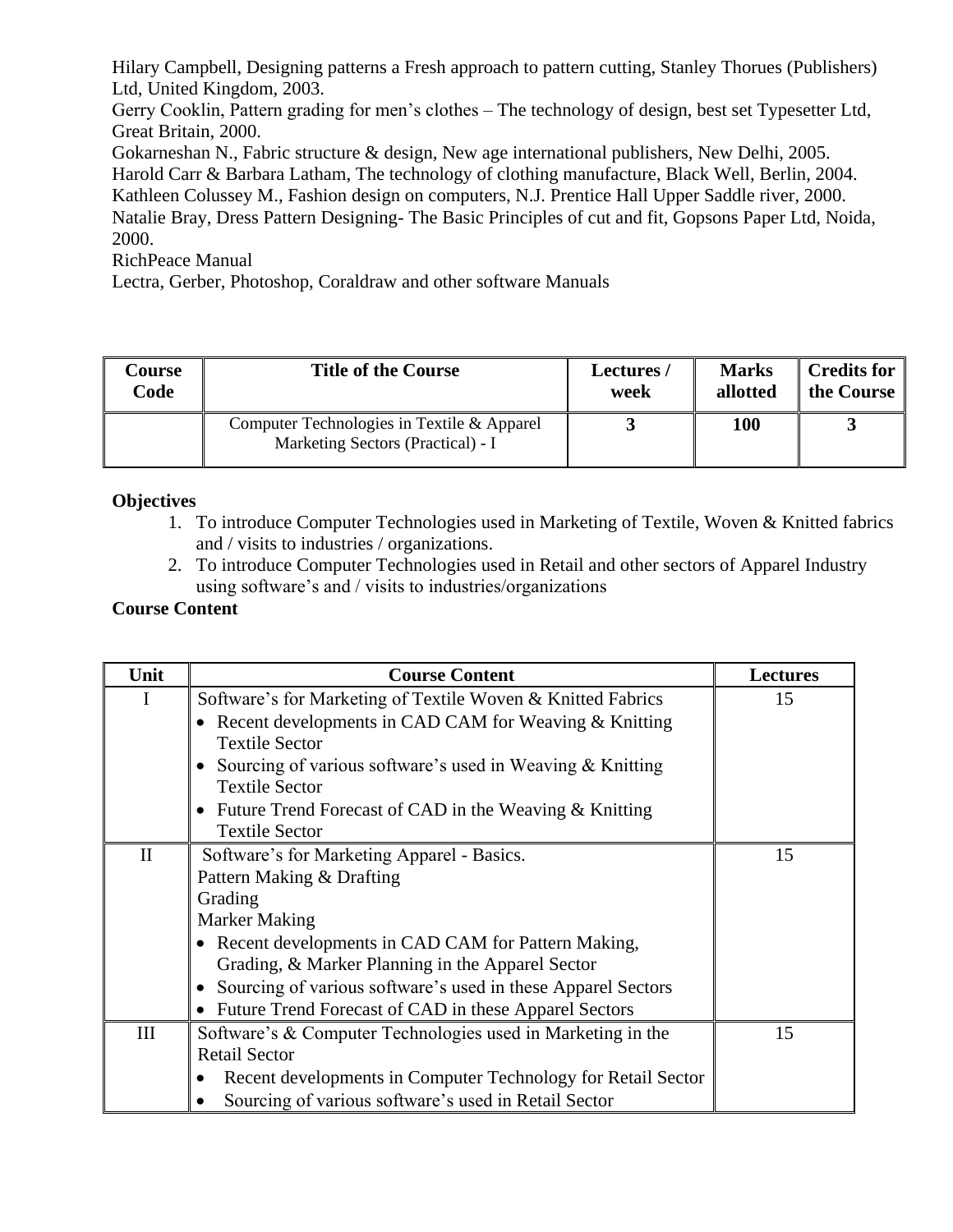|--|

#### **Students to make portfolios of all practical work done which will be marked**

Visit to computerized quality control units Visit to Textile Industries Visit to a fashion and apparel Industry Internship in design house & apparel

#### **Reference:**

Alison Beazley Terry bond, Computer aided pattern design and product development, Black Wele, Amazon, 2003.

Harold Carr & Barbara Latham, The technology of clothing manufacture, Black Well, Berlin, 2004. Hilary Campbell, Designing patterns a Fresh approach to pattern cutting, Stanley Thorues (Publishers) Ltd, United Kingdom, 2003.

Gerry Cooklin, Pattern grading for men's clothes – The technology of design, best set Typesetter Ltd, Great Britain, 2000.

Gokarneshan N., Fabric structure & design, New age international publishers, New Delhi, 2005. Harold Carr & Barbara Latham, The technology of clothing manufacture, Black Well, Berlin, 2004. Kathleen Colussey M., Fashion design on computers, N.J. Prentice Hall Upper Saddle river, 2000. Natalie Bray, Dress Pattern Designing- The Basic Principles of cut and fit, Gopsons Paper Ltd, Noida, 2000.

RichPeace Manual

Lectra, Gerber, Photoshop, Coraldraw and other software Manuals

#### **COURSE CODE TITLE OF THE COURSE** MARKS WORKLO **AD NO. OF CREDITS**  $L \parallel P \parallel T \parallel P$ CAD CAM and Computer Technologies in Textile & Apparel Sectors (Theory) - II 100  $3$  - 3 - CAD CAM in Textile & Apparel Sectors (Practical) - II  $100$   $3$ 2 Computer Technologies in Textile & Apparel Sector (Practical) - II 100 3 2

#### **SEMESTER II**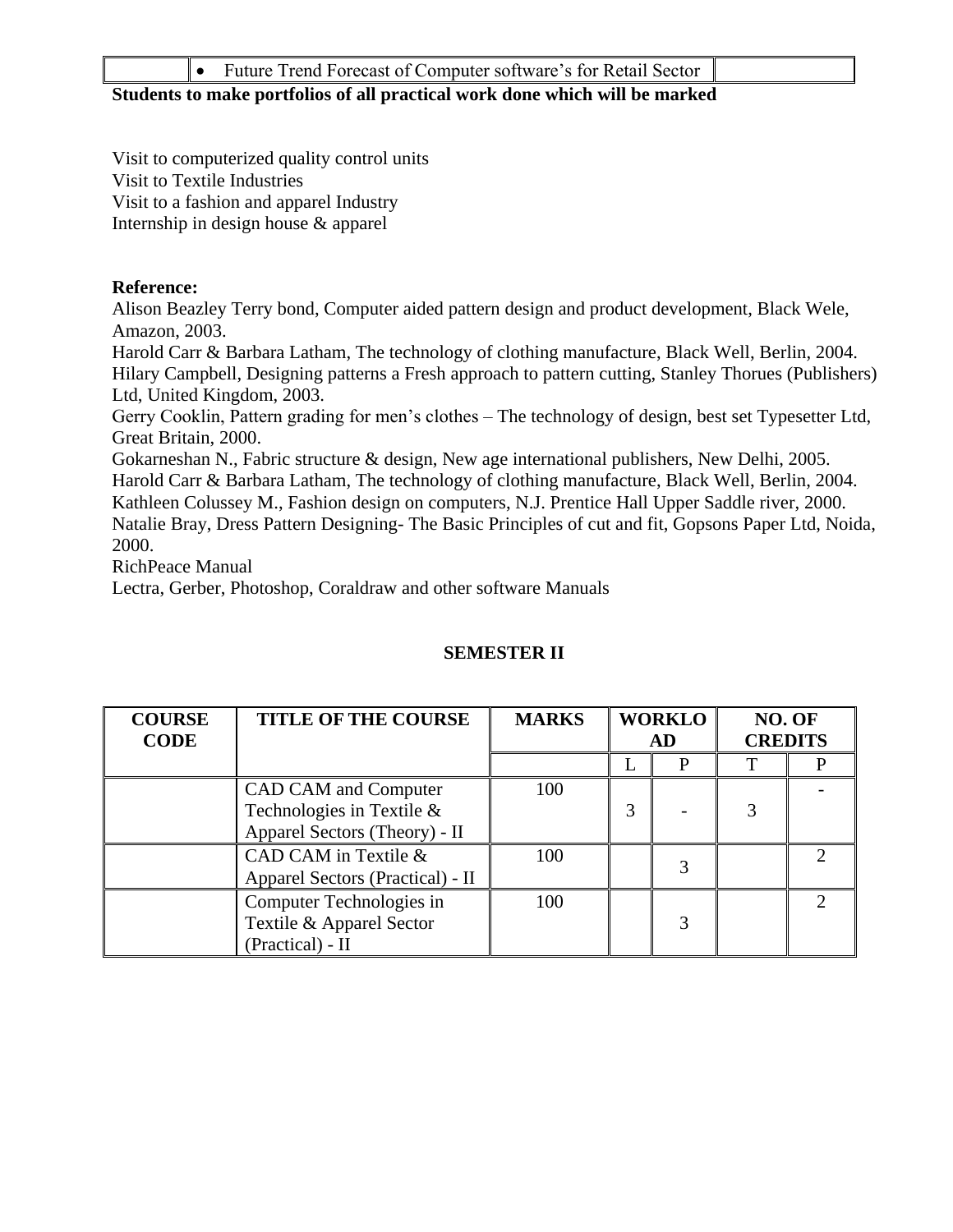| Course | <b>Title of the Course</b>                                                    | Lectures/ | <b>Marks</b> | <b>Credits for</b> |
|--------|-------------------------------------------------------------------------------|-----------|--------------|--------------------|
| Code   |                                                                               | week      | allotted     | the Course         |
|        | CAD CAM and Computer Technologies in<br>Textile & Apparel Sectors (Theory) II |           | 100          |                    |

- 4. To introduce CAD CAM used in Textile Printing, Weaving & Embroidery
- 5. To introduce CAD CAM used in Apparel Industry
- 6. To introduce Computer Technologies used in Retail and other sectors of Apparel Industry

#### **Course Content**

| Unit         | <b>Course Content</b>                                                     | <b>Lectures</b> |
|--------------|---------------------------------------------------------------------------|-----------------|
| $\mathbf I$  | Application of computers in Textile Industry                              | 15              |
|              | • CAD in textile design-printing & dyeing, Embroidery                     |                 |
|              | • Computerized machines in textile industries for - design and            |                 |
|              | production. For dyeing and printing                                       |                 |
|              | • Computer Colour matching systems                                        |                 |
|              | • Terminologies used                                                      |                 |
|              | • Recent developments in CAD CAM for Dyeing & Printing                    |                 |
|              | <b>Textile Sector</b>                                                     |                 |
|              | Sourcing of various software's used in these Textile Sectors              |                 |
|              | Future Trend Forecast of CAD in these Textile Sectors<br>$\bullet$        |                 |
| $\mathbf{I}$ | Computers in apparel designing and production                             | 15              |
|              | • Garment designing -3D Forms                                             |                 |
|              | Computer technology used in garment assembly                              |                 |
|              | Programmable sewing machines.                                             |                 |
|              | Computers integrated manufacturing Information Technology                 |                 |
|              | applications and Quick Response                                           |                 |
|              | Recent developments in CAD CAM for 3D in Apparel Sector                   |                 |
|              | Sourcing of various software's used in these Apparel Sectors<br>$\bullet$ |                 |
|              | • Future Trend Forecast of CAD in these Apparel Sectors                   |                 |
| III          | <b>Computer Technologies</b>                                              | 15              |
|              | • E- Commerce for textile sectors                                         |                 |
|              | Recent developments in Computer Technology for E                          |                 |
|              | <b>Commerce in Retail Sector</b>                                          |                 |
|              | Sourcing of various software's used for E Commerce in                     |                 |
|              | <b>Retail Sector</b>                                                      |                 |
|              | Future Trend Forecast of Computer software's for E                        |                 |
|              | Commerce in the Retail Sector                                             |                 |

**Students to make presentations on selected topics which will be marked**

#### **Reference:**

Alison Beazley Terry bond, Computer aided pattern design and product development, Black Wele, Amazon, 2003.

Harold Carr & Barbara Latham, The technology of clothing manufacture, Black Well, Berlin, 2004.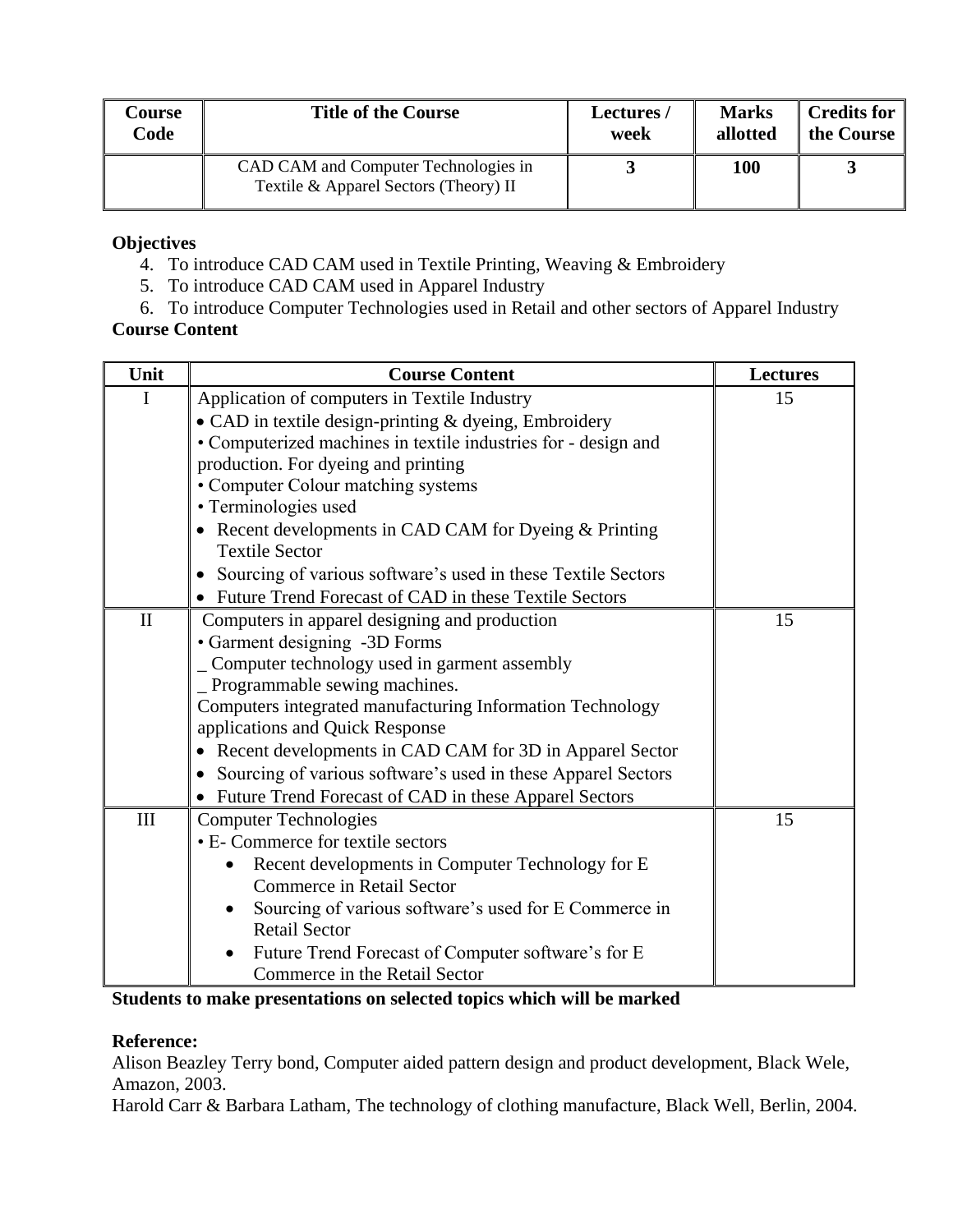Hilary Campbell, Designing patterns a Fresh approach to pattern cutting, Stanley Thorues (Publishers) Ltd, United Kingdom, 2003.

Gerry Cooklin, Pattern grading for men's clothes – The technology of design, best set Typesetter Ltd, Great Britain, 2000.

Gokarneshan N., Fabric structure & design, New age international publishers, New Delhi, 2005. Harold Carr & Barbara Latham, The technology of clothing manufacture, Black Well, Berlin, 2004. Kathleen Colussey M., Fashion design on computers, N.J. Prentice Hall Upper Saddle river, 2000. Natalie Bray, Dress Pattern Designing- The Basic Principles of cut and fit, Gopsons Paper Ltd, Noida, 2000.

RichPeace Manual

Lectra, Gerber, Photoshop, Coraldraw and other software Manuals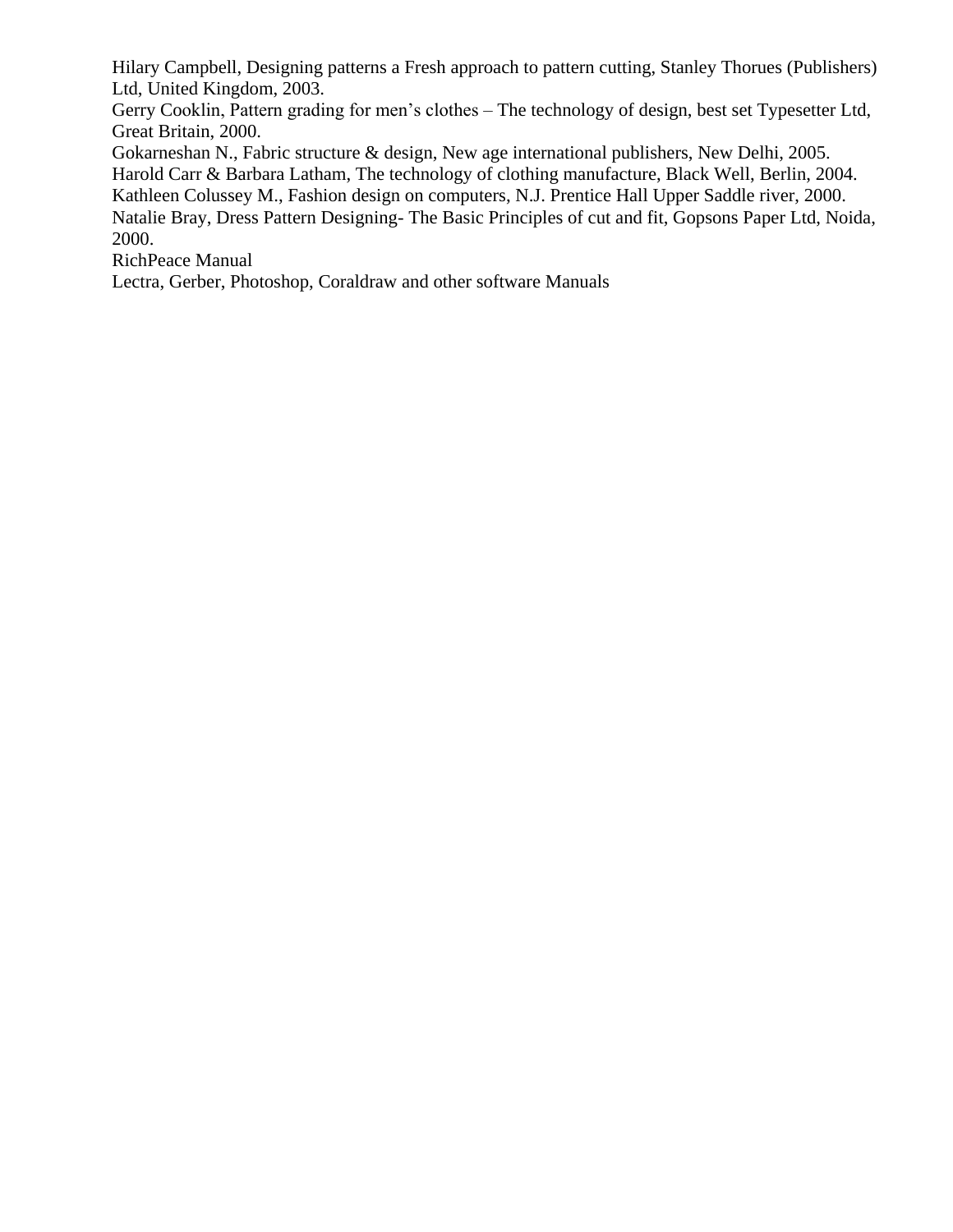| Course | <b>Title of the Course</b>                                                         | Lectures/ | <b>Marks</b> | Credits for |
|--------|------------------------------------------------------------------------------------|-----------|--------------|-------------|
| Code   |                                                                                    | week      | allotted     | the Course  |
|        | CAD CAM and Computer Technologies in<br>Textile & Apparel Sectors (Practical) - II |           | 100          |             |

- 3. To introduce CAD CAM used in Textile Printing, Weaving & Embroidery practically using software's and / visits to industries / organizations.
- 4. To introduce CAD CAM used in Apparel Industry practically through use of software's and / visits to industries / organizations
- 5. To introduce Computer Technologies used in Retail and other sectors of Apparel Industry using software's and / visits to industries/organizations

#### **Course Content**

| Unit         | <b>Course Content</b>                                          | <b>Lectures</b> |
|--------------|----------------------------------------------------------------|-----------------|
| $\mathbf{I}$ | <b>Textile Printing</b>                                        | 15              |
|              | <b>Textile Embroidery</b>                                      |                 |
|              | Recent developments in CAD CAM for Textile Sector              |                 |
|              | Sourcing of various software's used in Textile Industries      |                 |
|              | Future Trend Forecast of CAD in the Textile Industry           |                 |
| $\mathbf{H}$ | <b>Apparel Design-Advanced</b>                                 | 15              |
|              | • Recent developments in CAD CAM for Apparel Sector            |                 |
|              | Sourcing of various software's used in Apparel Industries      |                 |
|              | Future Trend Forecast of CAD in the Apparel Industry           |                 |
| III          | Software's & Computer Technologies used in Retail Sector       | 15              |
|              | E- Commerce for textile sectors- Details including website     |                 |
|              | Recent developments in Computer Technology for Retail Sector   |                 |
|              | Sourcing of various software's used in Retail Sector           |                 |
|              | Future Trend Forecast of Computer software's for Retail Sector |                 |

#### **Students to make portfolios of all practical work done which will be marked**

Visit to computerized quality control units Visit to Textile Industries Visit to a fashion and apparel Industry Internship in design house & apparel

#### **Reference:**

Alison Beazley Terry bond, Computer aided pattern design and product development, Black Wele, Amazon, 2003.

Harold Carr & Barbara Latham, The technology of clothing manufacture, Black Well, Berlin, 2004. Hilary Campbell, Designing patterns a Fresh approach to pattern cutting, Stanley Thorues (Publishers)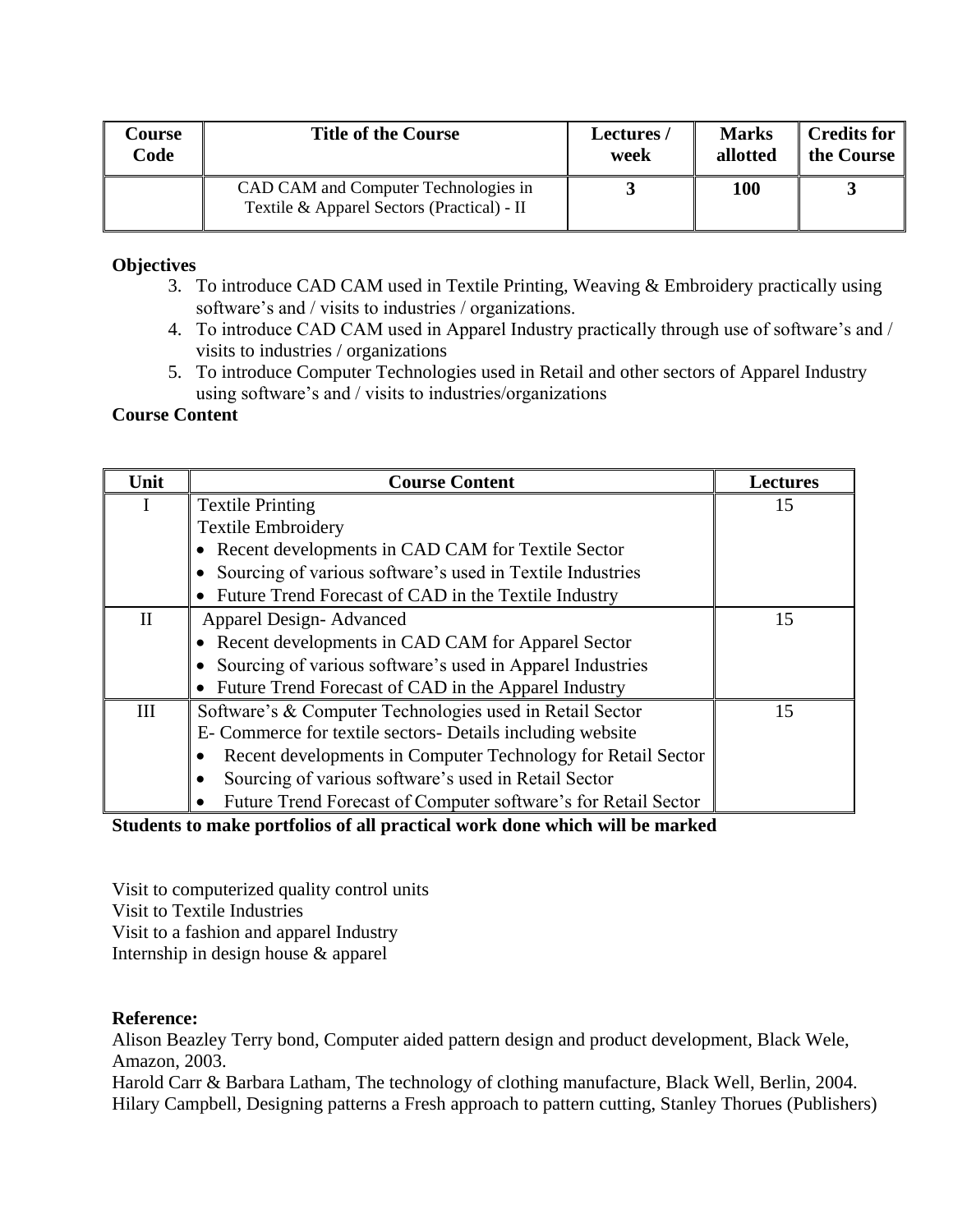Ltd, United Kingdom, 2003.

Gerry Cooklin, Pattern grading for men's clothes – The technology of design, best set Typesetter Ltd, Great Britain, 2000.

Gokarneshan N., Fabric structure & design, New age international publishers, New Delhi, 2005. Harold Carr & Barbara Latham, The technology of clothing manufacture, Black Well, Berlin, 2004. Kathleen Colussey M., Fashion design on computers, N.J. Prentice Hall Upper Saddle river, 2000. Natalie Bray, Dress Pattern Designing- The Basic Principles of cut and fit, Gopsons Paper Ltd, Noida, 2000.

RichPeace Manual

Lectra, Gerber, Photoshop, Coraldraw and other software Manuals

| Course | <b>Title of the Course</b>                                                       | <b>Lectures /</b> | <b>Marks</b> | Credits for |
|--------|----------------------------------------------------------------------------------|-------------------|--------------|-------------|
| Code   |                                                                                  | week              | allotted     | the Course  |
|        | Computer Technologies in Textile & Apparel<br>Marketing Sectors (Practical) - II |                   | 100          |             |

#### **Objectives**

- 1. To introduce Computer Technologies used in Marketing of Textile, Woven & Knitted fabrics and / visits to industries / organizations.
- 2. To introduce Computer Technologies used in Retail and other sectors of Apparel Industry using software's and / visits to industries/organizations

#### **Course Content**

| Unit     | <b>Course Content</b>                                                                        | <b>Lectures</b> |
|----------|----------------------------------------------------------------------------------------------|-----------------|
| I        | Software's for Marketing of Textile Printed, Dyed & Embroidered                              | 15              |
|          | Fabrics                                                                                      |                 |
|          | • Recent developments in CAD CAM for Dyed, Printed $\&$<br><b>Embroidered Textile Sector</b> |                 |
|          | Sourcing of various software's used in Weaving & Knitting<br><b>Textile Sector</b>           |                 |
|          | • Future Trend Forecast of CAD in the Weaving $&$ Knitting<br><b>Textile Sector</b>          |                 |
| $\rm II$ | Software's for Marketing of Advanced Apparel                                                 | 15              |
|          | Recent developments in CAD CAM for Pattern Making,                                           |                 |
|          | Grading, & Marker Planning in the Apparel Sector                                             |                 |
|          | Sourcing of various software's used in these Apparel Sectors                                 |                 |
|          | Future Trend Forecast of CAD in these Apparel Sectors                                        |                 |
| III      | Software's & Computer Technologies used in E- Retail Sector                                  | 15              |
|          | Recent developments in Computer Technology for E-Retail                                      |                 |
|          | Sector                                                                                       |                 |
|          | Sourcing of various software's used in E- Retail Sector                                      |                 |
|          | Future Trend Forecast of Computer software's for E-Retail                                    |                 |
|          | Sector                                                                                       |                 |

**Students to make portfolios of all practical work done which will be marked**